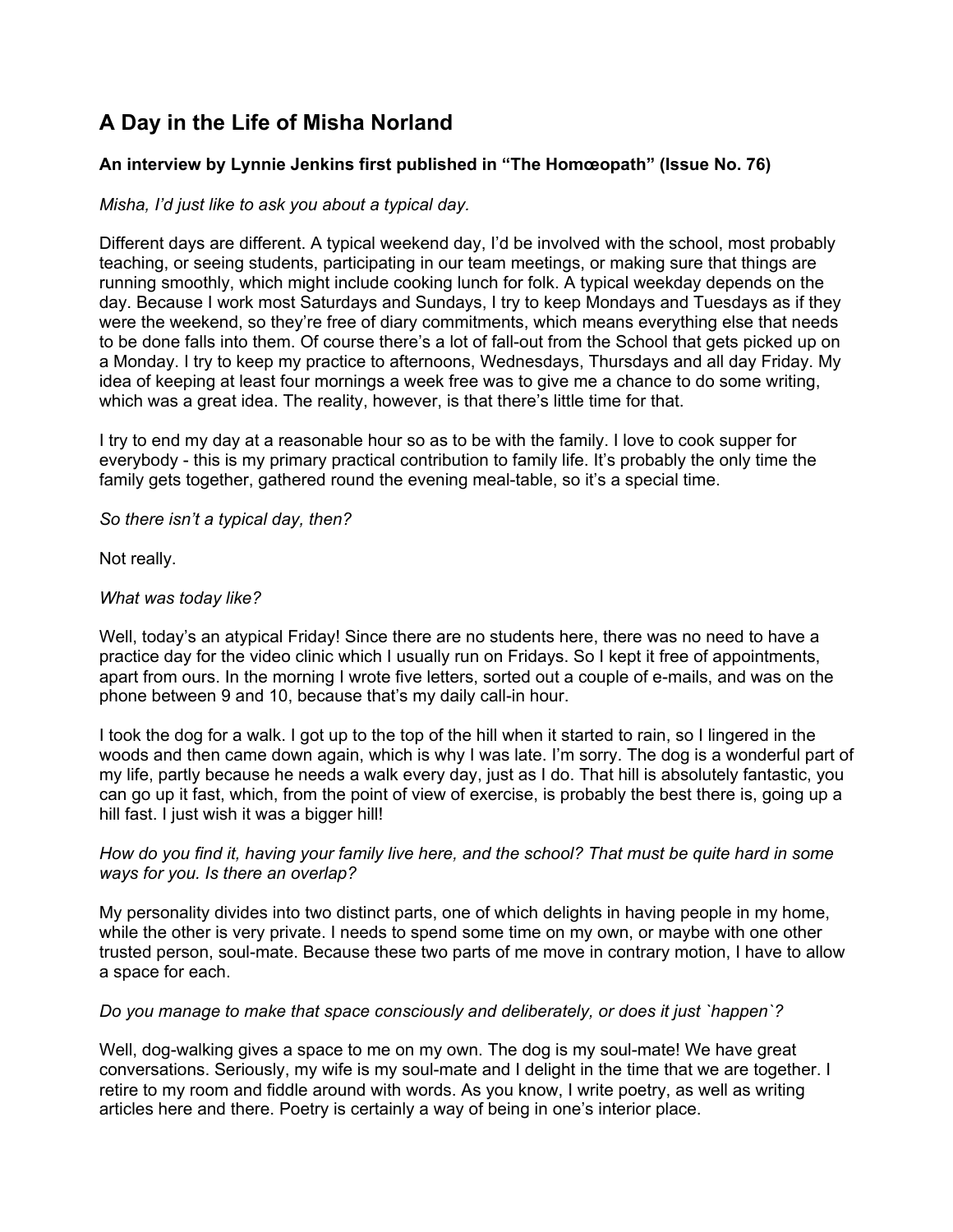*Are you saying that there's a part of you that brings those two together by being in nature, walking, and being `grounded`, and also by being creative? Does that make a bridge for you?*

It brings the private world into the public arena. Any form of expression does that, agreed. I love philosophy - that's another way in which the inner world gets abroad, as the private space allows for those thoughts to arise from the depths, and the public space is where they are put out.

#### *What about mundane things like telly?*

#### Oh no, I don't do much of that.

Something else about a typical day is that I may be away from home, I may be abroad. I have a commitment to North America, so that involves my going over there twice a year, regularly. I go to the School on campus in New York, and run workshops in diverse locations for students who've been studying homeopathy intensively on the Correspondence Course. Other members of the School Faculty also take part in this. As things are growing in America, more of us are getting involved.

*This doesn't take you away, in terms of where you're going - your commitment to homeopathy, your philosophy and your Self. It's actually very typical of how you are. You're travelling inside, with your ideas and your themes and your life, and you're taking these to another place.*

Yes. Very true. And I also like travelling other places as well. I've often thought that being a Homeopath is quite Jewish. As I'm half Jewish, I can say it is like that: Jews are everywhere, and homeopaths are everywhere. They are both religions, and specialist religions at that, belonging to the `tribe`. I use the term religion in its original sense of 'binding back', as a gardener would a stray rambler rose. When you travel amongst homeopaths, you are treated as a brother/sister - it's a lovely way to travel. So, I may be going and teaching within the framework of my own school, or travelling as a guest into somebody else's school, or simply be giving an occasional seminar, or be a speaker at a conference. In any and all of these cases it's a wonderful way of finding out about folk, of being a part of their world. I've also enjoyed doing some work in Central and Eastern Europe. I'd love to do more.

I wish the Gemini in me had two bodies, then the one could go off and do these things and the other could stay at home! Like Phosphorus and Calcarea!

#### *Do you have a yearning for the `travel thing`?*

I'm not struck with the physicality of travelling - for me this is hassle of tickets and luggage and being squeezed into seats for hours. Some people enjoy that: being on the road. Yet I love the contact with other people, and other cultures ....and, wild places, wherever they are ...

### *In your daily life, do you get tangled up in the mundane things, fed up with them, or do you just accept them as they are ... the realities of washing-up, or mending your socks?*

I don't specifically like those things. Yet diversity is the spice of life, and I'm happy doing almost anything. I can get overwrought in the sense that I can suffer from the delusion that there are too many things, too many demands, too much expected of me at any given moment.

#### *What helps to get out of that space?*

The trick is not to get into it in the first place, and this is easier than getting out of it. But you've asked, how to get out of it? Well, I arrange to take a break, a few days off combined with a few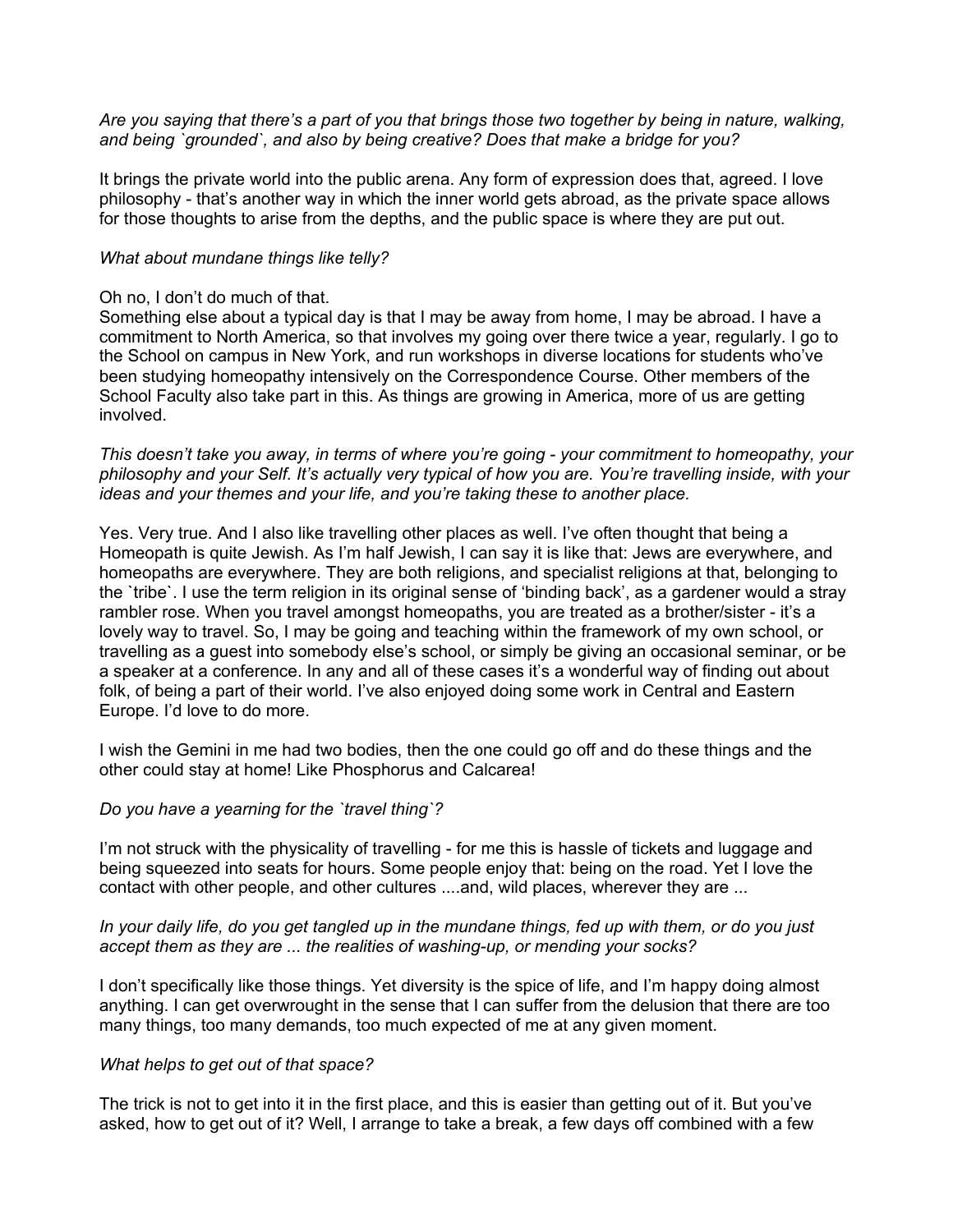days teaching. I blank out some spaces in my diary, well in advance and book in some lectures abroad: it's a busman's holiday. The most useful tip I can give about how not to get into it, is to create compartments in your life and keep the boundaries, especially time boundaries, clearly stated. You have a phone-in hour, when patients know they can get you, and you know when you're not going to be got because then your answer-machine is on.

*And those annoying and niggling, practical things .. . the car's broken down ... that combine with your patients on the phone ...*

Yes, sometimes it's all too much. One cannot control things like the car breaking down, so clearly there has to be enough latitude in life in order for you to handle the extraordinary without freaking out.

There is an annual religious gathering of Hindus at the confluence of the two great rivers that meet to become the Ganges. One time I went, and I was very struck by it. It really is touching the heart of India to be at an event like that. One gets to meet many holy men, `Sadhus`, who have made this pilgrimage. One of these Sadhus spoke good English, and, in traditional way offered me a very sweet 'sweetie', a cardamom and a clove. He asked me what my practice was, and I said I practised homeopathy. When I asked him what his practice was, he exclaimed, "Oh, my friend, I am practising contentment!" So I've tried to take a page out of his book, and now, if people ask me what I practise, I say, "I practise contentment ... and homeopathy!" Both are equally rewarding, and to master both one needs less and less!

*My experience as an ex-student from this School, is that you try to model, from the heart, the impartial observer, both in the classroom and in your relations with all of us. I have picked up that there is a degree of jealousy or envy towards this stance that you have taken, that the School has taken.*

*I'm interested in knowing how you deal with that, if you feel that it is actually there. Also how you deal with the `fall-out`, not only the academic problems of students, but their personal difficulties and challenges? After all, you care about them. There are two questions in this: What about this `guru-Misha` stuff that other people may see you as, and also, how do you hold the space here (at Yondercott) with all your students?*

There are not so many ways of being with, staying with, the guru projection. A traditional way is to return with regularity to one's private space and practice of contentment. Which really means being okay with yourself, which in turn means doing as little as possible counter projection. People who are much in the public eye tend to have escape routes, certainly gurus do, at least traditionally in India. They spend a lot of time in a cave somewhere ... a lot of time alone. They come out to be with their followers, to teach, and then retire again. Regarding envy, that's one of the human shadows that arises in us. We can be jealous or envious, or wish to have the qualities that other people have. It's dark if it leads to destructive thoughts, and it's positive if it leads one along the pathway of emulating. For example, if you have a figure who exemplifies some quality that you wish to have yourself, then that's useful, because you could choose to spend time with them and absorb from them the qualities that they have on offer. I've personally been enriched and privileged, and privileged and enriched by some of the contacts I've had with my teachers in life, and I thank them. I thank them so much!

Sometimes this School seems like a little island, very different from other ways of teaching. Maybe, `out there`, there's a misunderstanding of how things are in this School, the provings, etc., accusations of being `ungrounded`.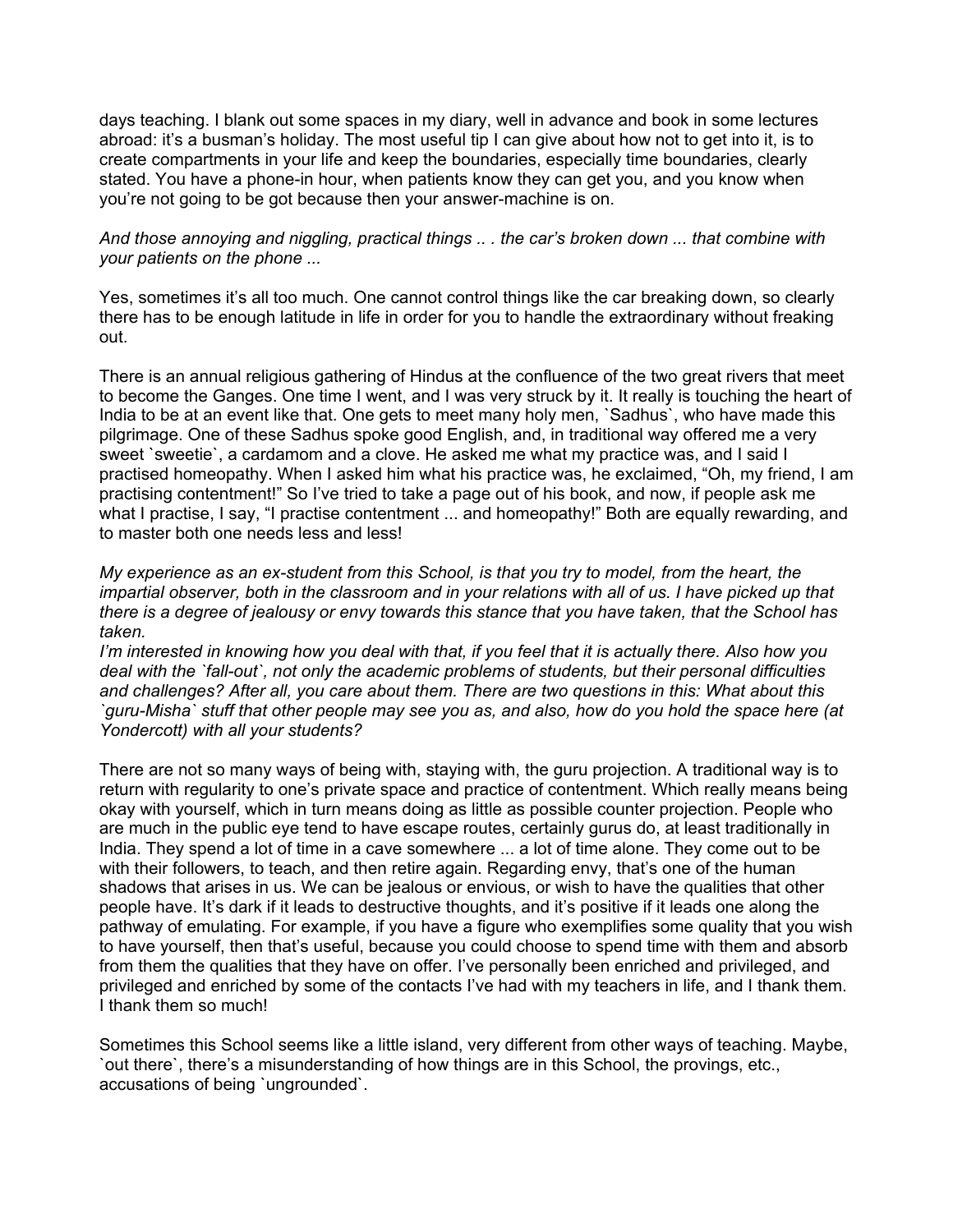Well, it's a homeopathy school, so what we teach is homeopathy! The outward form of the teaching has a function, because its purpose is to enable healers to be effective in their work. The inner form of the teaching is related to its outer function. The inner form is to encourage and allow people to discover what is intrinsic in their own natures, and to bring it into realisation. That's finding out about yourself, and using it, using yourself for "the higher purposes of your existence" to quote Hahnemann.

# *What is your favourite aphorism?*

Oh, it is number 9. My first homeopathy teacher, who passed on to me so much about healing, was John Damonte. He suggested that we begin our studies in homeopathy without philosophy books. Books on Materia Medica were fine, because they were pure fact. His suggestion was that we just discover the inner teachings from our own observations, rather than receiving knowledge from other people's vision. So I had already experienced homeopathic cures happening before I read the `Organon`. When I did come to read it, I was running through `Wow! That's amazing! Here's this guy, he knew all these things before I did! It really IS like this!"

Aphorism 9 really tickled my fancy, because it's not only something you see in the healing process, it's also something you experience from your very first breath. That's how it is. Aphorisms 1 to 8, beginning with the physician's "high and only mission" are specifically about homeopathy, then you get to Aphorism 9, and that's general, that's about life.

*Mind, body, spirit?*

Yes.

*The whole thing?*

Yes.

In terms of your practice, is there a `typical` way? Would you say, for example, `today, with this patient, I'm going to try ascending potencies`, or, do you have ways of experimenting with homeopathy, with your healing, that are not `typical`?

John Damonte taught a straightforward homeopathy in the context of a confused picture of medically oriented homeopathy on one hand and radionics, that is dowsing for remedies and 'broadcasting' influences, on the other. John primarily practised what we might call constitutional prescribing - finding the remedy that suits the person's state. After John died, I had various other teachers, and they had different styles of practice. Some of them believed that that approach was intrinsically the one, perhaps supporting it with other things, flower remedies, tissue salts, drainage remedies and so forth. Some of them practised other 'homeopathic' approaches that had less in common with the constitutional way. So I tried out all the tricks I was being taught, and got mightily confused! Thus I had to go back to first principles, which is where reading `Organon` and Kent was really useful. I also started reading other books, Roberts, Stuart Close, etc. My view of homeopathy clarified and I obtained much better results, furthermore I could understand how I'd got them. That view of homeopathy is the one that I still adhere to. In my practice, I'm on the same Holy Grail quest for the simillimum that classical homeopaths have always been on.

Classical homeopathy has now become such a wide hold-all of lots of concepts.

The quest for the Holy Grail makes the journey simple. From the peak of the mountain you can see how others paths are configured. The idea is, and I'll use Hahnemann's model, that the individual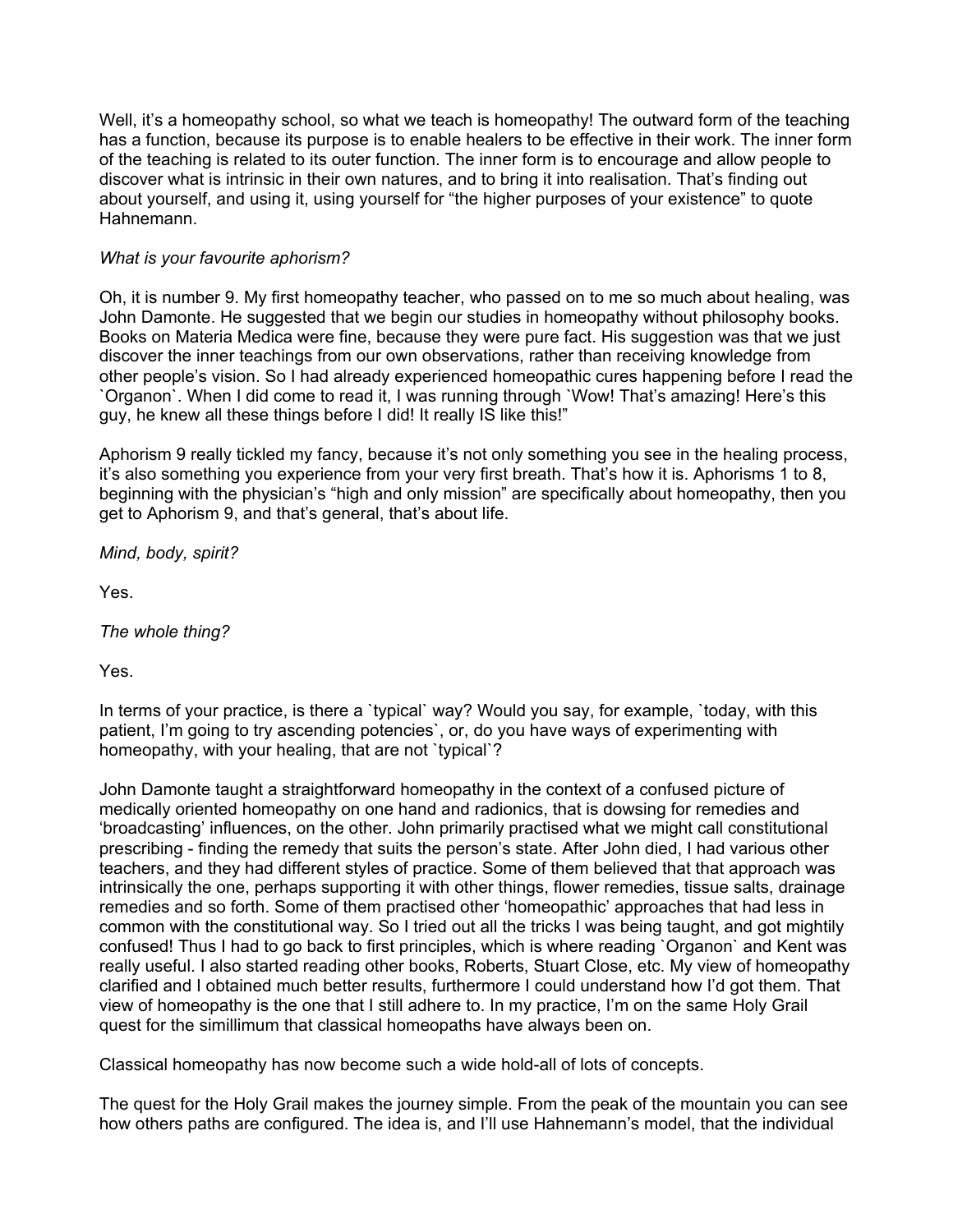that comes to you with his suffering, is intrinsically and potentially perfect. The task is to return him/her to this state. What is required is to understand the nature of the suffering, to have a recognisable picture of it. Then the homeopath's quest is to find something in nature which survives by those self-same qualities that the disease is manifesting in the suffering person. The suffering person is only able to act out in one way, they are stuck in the form of that thing in nature which is their remedy. If you can find this thing, give its 'code', its 'picture', which is recognisable to the dynamis in the sufferer, then the person will be healed. This is so because the thing in nature has been manifesting itself for millions of years and the greater adding its dynamic to the minor (the disease) enables the vital force to extend itself into an extreme position (albeit for a fraction of a moment) from which it has no option but to rebalance itself and in this process throw off the disease. According to the Holy Grail quest model that I am propounding, there aren't a multitude of core diseases in simultaneous operation within one individual - only one core disease with a multitude of expressions. There's only one primary imbalance in operation at any given time, only one leitmotif, one script playing itself. As I've suggested, this motif has a dazzling number of expressions. Life (and disease) is endlessly creative. The style of practitioner that you are depends very much on what level you are working. If you're working on the basic core disturbance then there is one issue and one remedy. And the reason that we often struggle is that many times those remedies are not known to us. As rapidly as we are proving remedies, we still cannot assimilate all that information. So we're always lagging behind what is potentially possible for us. In many of the folks that we see, we only relieve part of the suffering, and therefore I call the one disease, one remedy model the Holy Grail quest. Regarding posology: selecting potencies is of less importance. One thing is absolutely clear to me: when pathology is chronic, or is acute, either physically or psychologically, then it's necessary to repeat the remedy. In chronic cases repetition should follow relapse, in acute cases repetition should be frequent until alleviation of suffering has been demonstrably established.

## *Is that because it gets `used up` by the pathological process?*

One discovers from taking remedies, and certainly from provings, that the influence of the substance is instantaneously, there, and instantaneously gone. So it's not exactly that the influence has been used up. Perhaps a better analogy would be to image it as a signpost in a wilderness. When you are sick, you don't know which way to go. Then the remedy is like a signpost that says, `Go that way`. So off you go on that journey, yet after a while you lose your way again, so you need another peek at the signpost.

*What about this 5th and 6th Organon stuff? That Kent took his philosophy from the 5th, but by the time Hahnemann was working in Paris, he was mixing remedies, repeating remedies, etc.?*

He was always experimenting.

*So, `Dare to know`?*

#### Aude sapere.

I'm sure Hahnemann must have meant this science to grow and blossom and put forth more fruit, which you're a part of doing by virtue of having this School and the one in the States. So I'm just wondering how easy it is for you to hold the principles, and go `out` from the principles in new directions. Does that happen in your prescribing?

I don't know what to say. Basically, once I had sorted myself out of the confusion of my salad days in homeopathy, nothing has changed. The underlying principles are the same. I didn't invent them. Hahnemann didn't invent them. They're just there.